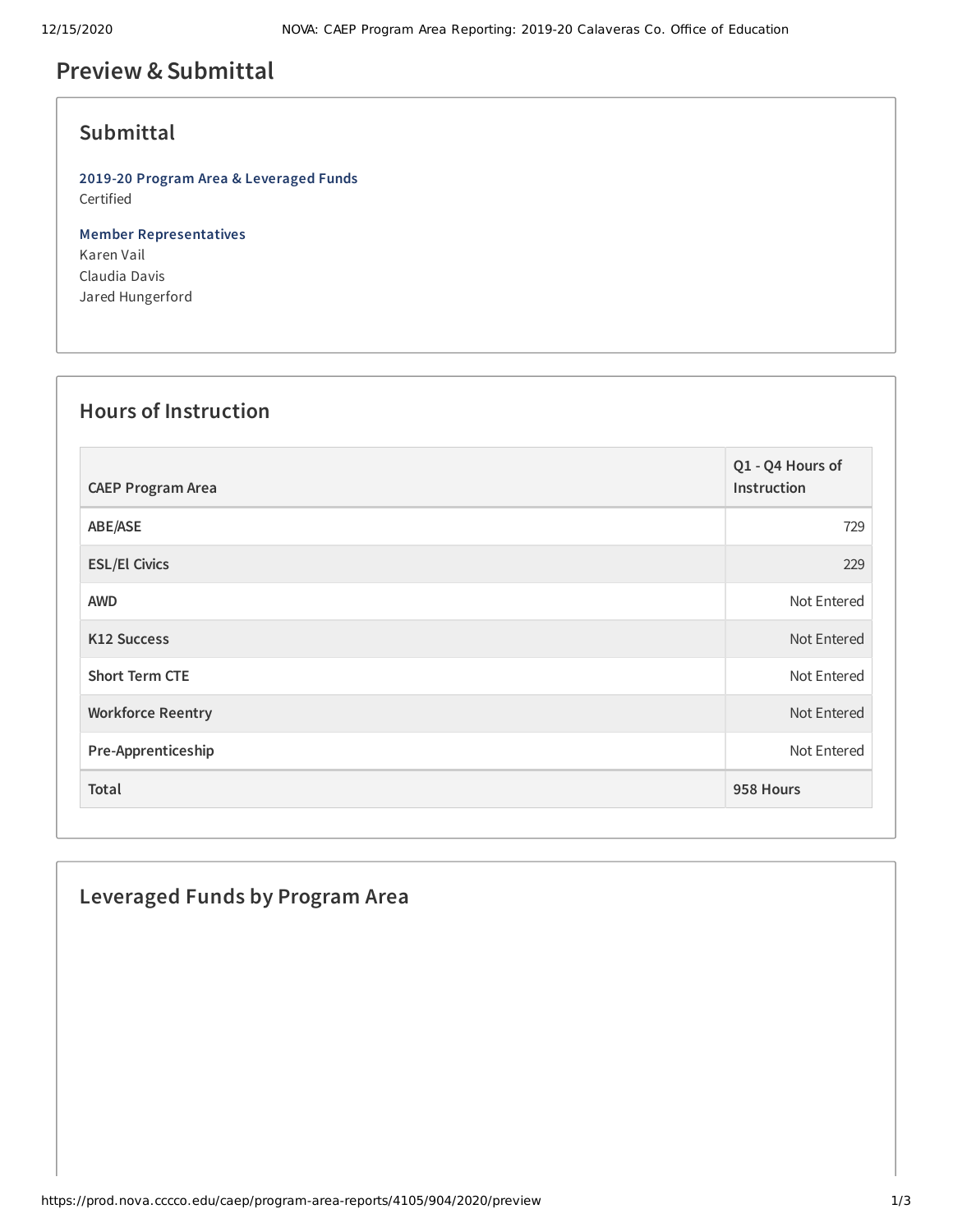12/15/2020 NOVA: CAEP Program Area Reporting: 2019-20 Calaveras Co. Office of Education

| Fund                                         | <b>ABE/ASE</b>        | ESL/El<br><b>Civics</b> | <b>AWD</b>            | K12<br><b>Success</b> | <b>Short</b><br><b>Term CTE</b> | Workforce<br>Reentry | Pre-<br>Apprenticeship | <b>Totals</b> |
|----------------------------------------------|-----------------------|-------------------------|-----------------------|-----------------------|---------------------------------|----------------------|------------------------|---------------|
| California Adult<br><b>Education Program</b> | \$45,454              | \$14,278                | <b>Not</b><br>Entered | Not<br>Entered        | Not<br>Entered                  | Not Entered          | Not Entered            | \$59,732      |
| <b>CalWORKs</b>                              | <b>Not</b><br>Entered | <b>Not</b><br>Entered   | <b>Not</b><br>Entered | Not<br>Entered        | <b>Not</b><br>Entered           | Not Entered          | Not Entered            | \$0           |
| <b>NonCredit</b>                             | Not<br>Entered        | Not<br>Entered          | Not<br>Entered        | Not<br>Entered        | Not<br>Entered                  | Not Entered          | Not Entered            | \$0           |
| <b>Perkins</b>                               | Not<br>Entered        | Not<br>Entered          | Not<br>Entered        | Not<br>Entered        | Not<br>Entered                  | Not Entered          | Not Entered            | \$0           |
| <b>LCFF</b>                                  | <b>Not</b><br>Entered | Not<br>Entered          | Not<br>Entered        | Not<br>Entered        | Not<br>Entered                  | Not Entered          | Not Entered            | \$0           |
| Fees                                         | Not<br>Entered        | Not<br>Entered          | Not<br>Entered        | Not<br>Entered        | Not<br>Entered                  | Not Entered          | Not Entered            | \$0           |
| K12 Adult Ed Jail<br><b>Funds</b>            | Not<br>Entered        | <b>Not</b><br>Entered   | <b>Not</b><br>Entered | Not<br>Entered        | Not<br>Entered                  | Not Entered          | Not Entered            | \$0           |
| <b>WIOA II</b>                               | Not<br>Entered        | Not<br>Entered          | Not<br>Entered        | Not<br>Entered        | Not<br>Entered                  | Not Entered          | Not Entered            | \$0           |
| <b>Contracted Services</b>                   | Not<br>Entered        | Not<br>Entered          | Not<br>Entered        | Not<br>Entered        | Not<br>Entered                  | Not Entered          | Not Entered            | \$0           |
| <b>Totals</b>                                | \$45,454              | \$14,278                | \$0                   | \$0                   | \$0                             | \$0                  | \$0                    | \$59,732      |

#### **Certification**

**50 Delta Sierra Adult Education Alliance (DSAEA) - Primary Contact**

**Carol S. Hirota** Executive Director, Delta Sierra Adult Education Alliance [CarolSHirota@gmail.com](mailto:CarolSHirota@gmail.com)

**Dr. Heather Maloy** CAEP Coordinator/Project Director for DSAEA Regional Transitions [hmaloy@deltacollege.edu](mailto:hmaloy@deltacollege.edu)

Approved by Carol S. Hirota

**12/14/2020 08:26 PM PST**